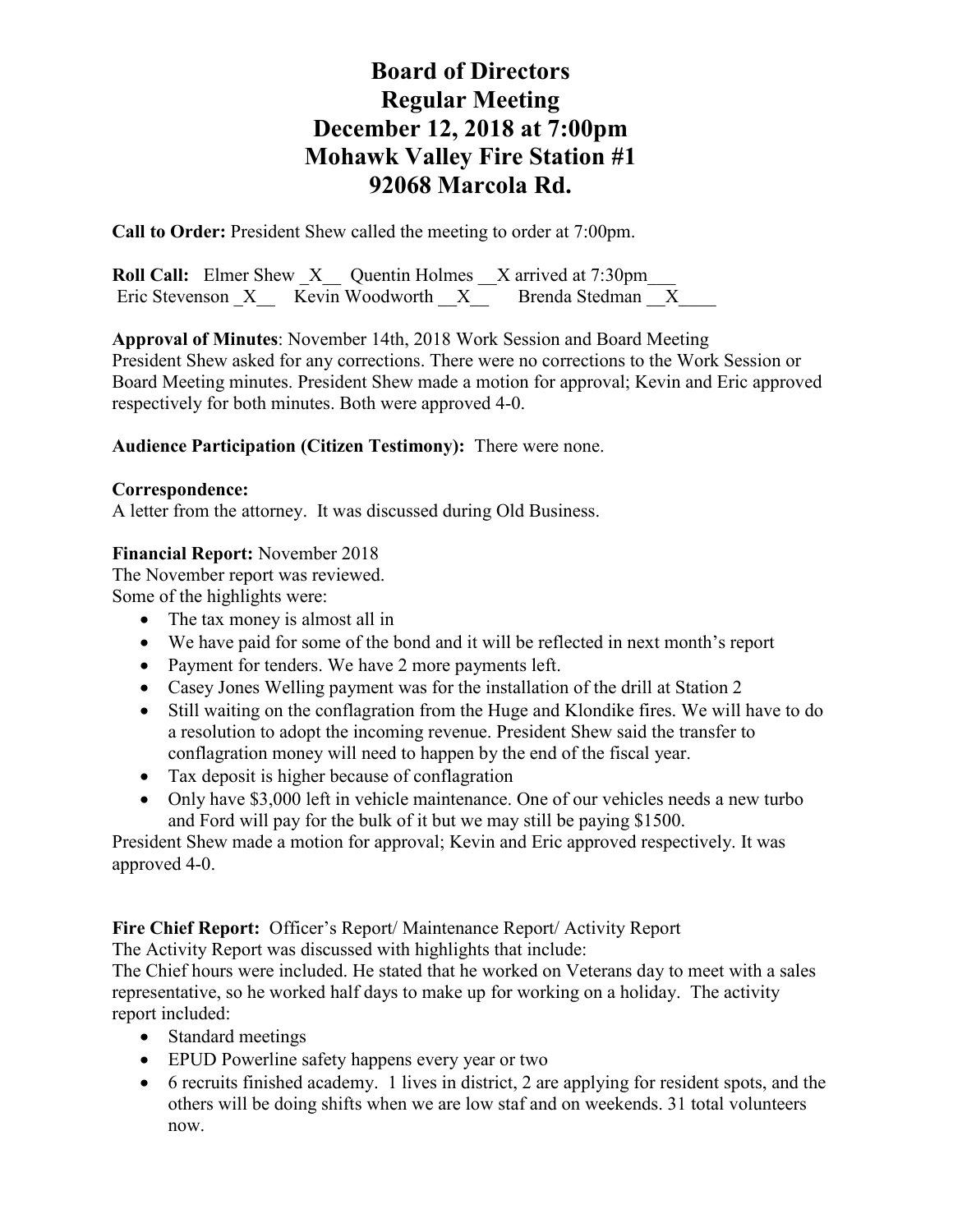- Mckenzie used the burn container for their new recruits
- Calls are up compared to this time last year. We are at 424 so far and last year's total was 395. It has slowed in November and December

## **Maintenance Report**

The Maintenance report was reviewed. The highlights were:

- Spec and quote parts for new rescues such as canopy and slides
- The brush rig is at Kendall Ford being repaired
- Communications equipment order such as Ipads
- Walter E Nelson company was for hand soaps and medical gloves. They cut our price in half for medical gloves
- The day room was updated with new floors and furniture

## **Old Business**:

1. Station 2

The logging and clearing are done and the surveyor will be notified. The well is in. We are hoping to have it signed over by the end of the budget year.

## 2. Mary Cole Days

The Volunteer Association agreed to take it over and restructure. They are aware of the beer garden debate. They want to meet with the current committee to discuss transition.

## 3. Project Update

The packs are in. We should get the bottles in mid-January at the latest. The pick ups are still 2 months out. We are also waiting on the chastity for the new engine. The tender in Yakima should be back next week. The tender with a water tank leak is having a factory technician flown out in January to work on it.

## 4. Alfalfa Fire District

The bill of sale/purchase agreement and the details of the engine were included. It had to have dates in it. Chief chose November 1<sup>st</sup> for \$8,000 due for the next 5 years. President Shew asked about if that was enough time to get their money in. Chief said they were okay with it but will check again.

## **New Business:**

## 1. Board Policies

The Chief put the policies on a thumb drive for the Board members. There was a discussion of reviewing the final copy before signing the resolution. The documents are live so if there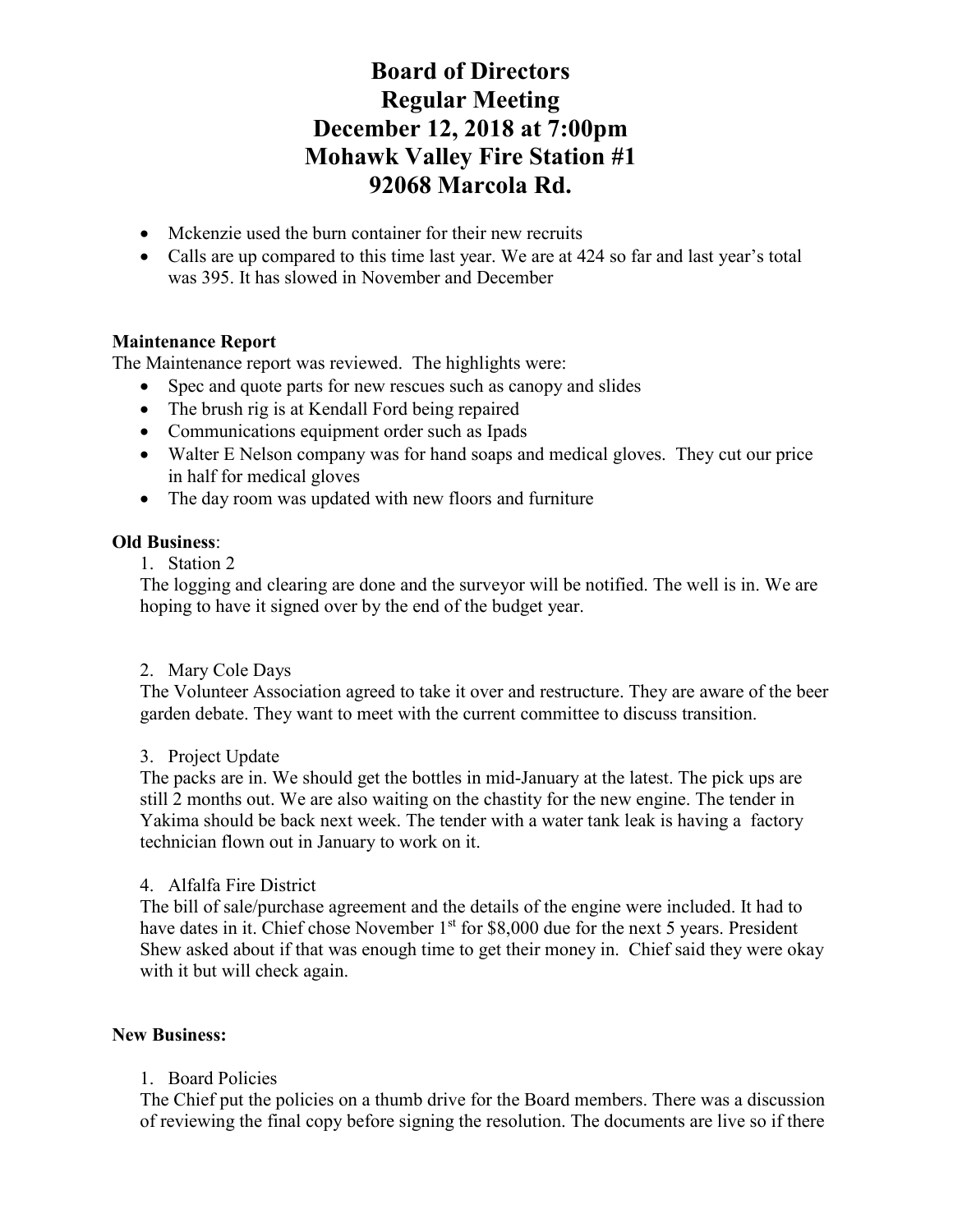is grammar errors or typos then they can be changed. If there is a structural change then it can be re-adopted. The resolution was signed; approved 4-0. The new policies are effective as of January 1, 2019.

### 2. Audit Update

The auditor said everything looks good and nearly the same. A big difference is that we went to Quick Books. It was signed and should be in on time.

### 3. Protection Contracts

There are homes on the hill had protections contracts with the original owners and that transferred to the new owners, but we aren't sure of the wording in the sale about paying for bond fees. Homes with protection contracts will pay for bond fees if we have a bond and now we have a bond. The new owners are willing to sign. The Board agreed to forgo the bond fees for now as it is not much since it is only a few homes.

### 4. School Fuel Contract

The school is using the tanks and pumps more. The contract originally state that they would only be charged \$30 a month but only for fuel. It also said they will be billed bi-monthly. This has not happened. Chief has discussed adding more to the contract and they agreed. He will do an amendment. We are also looking into a car tracking system which is about \$4,000. The school is willing to pay half. It will help with billing and tracking maintenance. Chief also stated that the new fuel company is working out well. We have new fuel every Tuesday.

#### 5. Equipment Reserve Resolution

We budgeted to move \$60,000 from the general fund to equipment reserves. It was approved 5- $\theta$ .

## **Items Not on Agenda:**

- 1. SDAO conference packet. The conference is filling up quickly so Chief needs to know who wants to go.
- 2. Chief changed his cell phone provider to  $1<sup>st</sup>$  Net which is a service for first responders. He got a discount because of his Direct TV contract so the account had to be put in his name. He asked for reimbursement. There were no objections to the reimbursement.

#### **Future Meeting Agenda Items:**

#### **Next meeting is on January 9, 2019 at 7:00pm**

Adjourn: Adjourned at 7:38pm. Kevin and Eric approved respectively; approved 5-0.

Public comment is invited. Portions of this meeting may be held in executive session as per **ORS 192.660.**